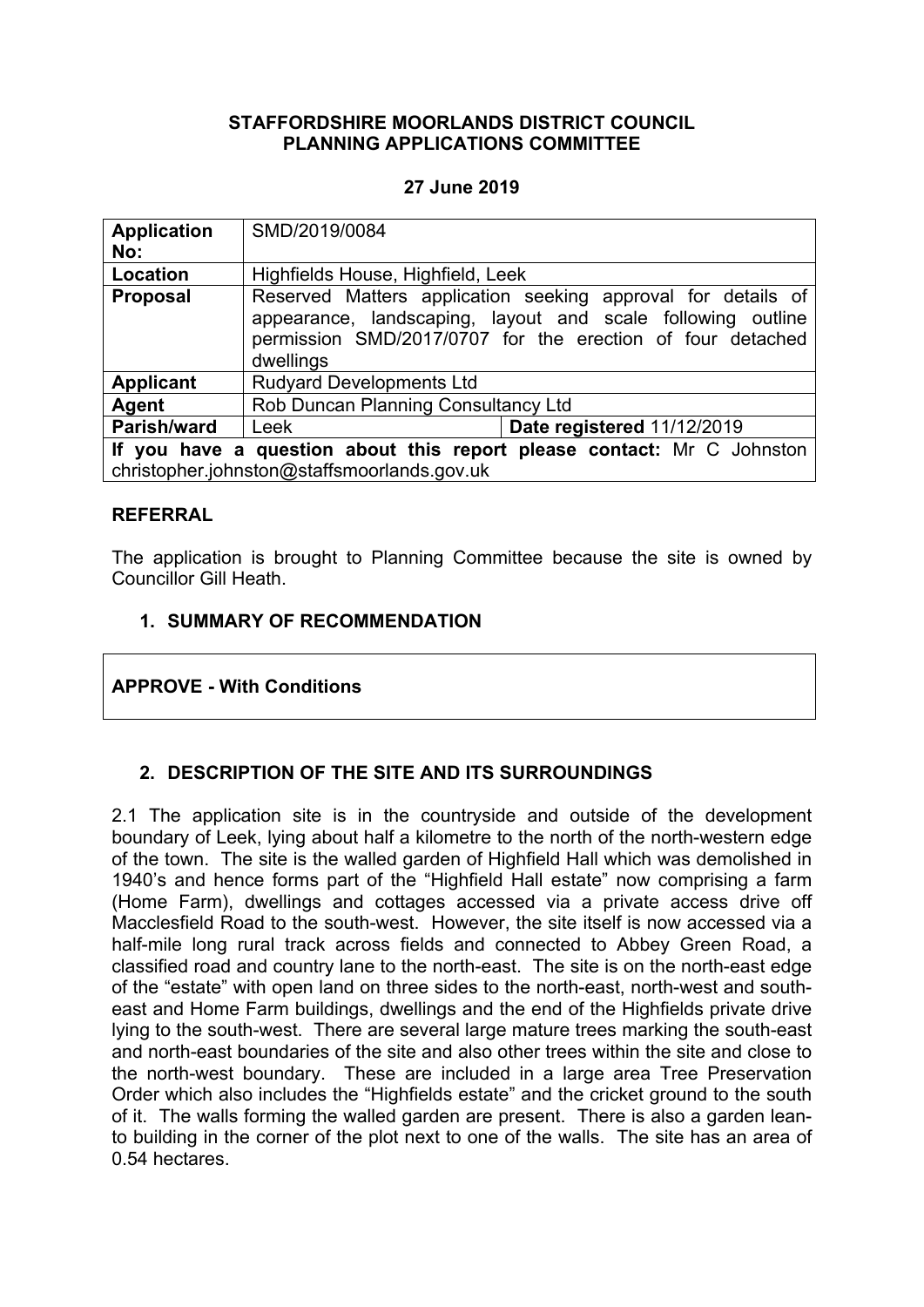2.2 Although the site itself is flat, it is located in a fairly elevation position and the land to the south-east slopes downwards towards Leek.

# **3. DESCRIPTION OF THE PROPOSAL**

3.1 This is a "Reserved Matters" planning application which seeks approval for all remaining matters following an "Outline" permission being granted in February 2018 for four houses, together with the details of access. The outstanding reserved matters are the appearance/design of the development, scale, the layout of development and the landscaping of the site.

3.2 The drawings show the access arrangement as approved at outline stage with the vehicular access taken from the existing long track off Abbey Green Road to the east and a pedestrian access connected to Highfield House access road off Macclesfield Road (A523) to the west. Once into the site, the access road would have a gravel "Geocell" finish to protect tree roots and then would become block paved for the final stretch into a central block paved courtyard which three of the houses would be grouped around. The other house is seen as the "main residence", the largest house, located in the south-west corner of the site, which would be passed on the left before arriving at the central courtyard where three smaller dwellings would be located roughly facing the courtyard and with rear elevations and rear gardens facing the walled garden boundaries of the site.

3.3 The design concept would appear to replicate a rural "country manor" arrangement with one main dominant house with separate traditional farm / stable buildings across the yard which historically is not unusual in the rural parts of Staffordshire Moorlands. The proposed dwellings will have maximum heights ranging from 8.4 to 8.8 metres.

3.4 Plot 1, the largest dwelling, is a two-storey L-shaped 6-bedroom residence with rooms in the roofspace (above first-floor level) and dormer windows. It has a rural "Georgian Manor" style with hipped roofs with windows of vertical emphasis, groundfloor French windows, chimneys, stone lintels and quoins and a single-storey garage projection with dovecote feature on top. It would have a brick finish and natural slate roof. The windows would comprise white painted timber.

3.5 Plot 2, in the north-west corner has more of rural Victorian farmhouse character with more of a standard conventional two-storey form, a roof with side gables (in contrast to Plot 1) and four bedrooms on first-floor and two in the roofspace lit by small rear rooflights (not dormers). There is a detached garage block facing the courtyard. It would have a brick finish (different bricks to Plot 1) and Staffs blue tiles. Windows would be cream painted timber.

3.6 Plot 3, in the north-east corner, has the appearance of a converted barn (when looking at the front) with side gables, a large "cart opening" floor-to-eaves glazed window arrangement and small square-shaped windows. There would be a parking yard and garage for Plot 3 tucked away from the main courtyard, between the Plot 2 and 3 dwellings. There would be four first-floor bedrooms with two rooms in the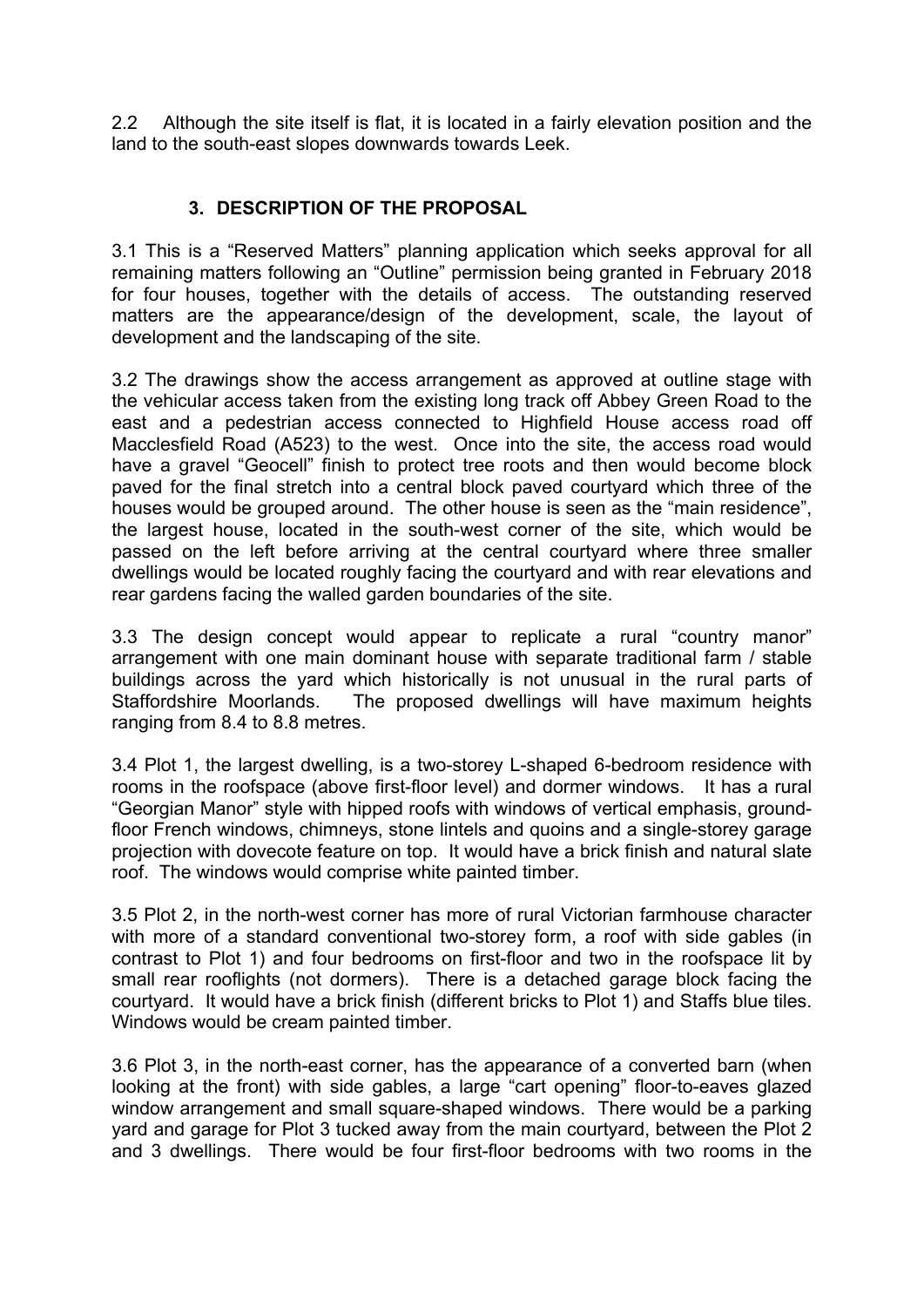roofspace lit by small rooflights. It would have the same brick finish as Plot 2 and Staffs blue tiles. Windows would also be the same as Plot 2.

3.7 Plot 4, to the east side of the courtyard, would have a similar barn appearance to Plot 3 and similar fenestration detail. This would have a natural stone finish in contrast to the other three dwellings which have a brick finish. The roof would have Staffs blue tiles and windows would comprise cream painted timber. This house would also have four first-floor bedrooms and rooms in the loft lit by small rooflights, in common with plots 2 and 3. There would be a "front-boundary" stone wall. A garage building would be placed next to the house, facing the courtyard.

3.8 The existing garden walls which mark the site boundaries, considered to be nondesignated heritage assets, are shown to be retained. The large mature trees close to the south boundary and also some existing trees elsewhere in the site are also shown to be retained. There would be some new planted areas adjoining the courtyard and access road and a beech hedge alongside part of the access road. There would be some dry-stone walling provided, most notably in front of the plot 3 and 4 dwellings.

3.9 The plans differ from those originally submitted with the planning application. Amendments have been made to the original plans, received on 13<sup>th</sup> June 2019. The original plans showed a more suburban-style "cul-de-sac" and the plot 2 and 3 houses were larger and more suburban in appearance (and orientated differently).

3.10 The application, the details attached to it, including the plans, comments made by residents and any other responses of consultees can be found on the Council's website at:-

[http://publicaccess.staffsmoorlands.gov.uk/portal/servlets/ApplicationSearchServlet?](http://publicaccess.staffsmoorlands.gov.uk/portal/servlets/ApplicationSearchServlet?PKID=128296) [PKID=128296](http://publicaccess.staffsmoorlands.gov.uk/portal/servlets/ApplicationSearchServlet?PKID=128296)

## **4. RELEVANT PLANNING HISTORY**

SMD/2017/0707: Outline permission for four houses with details of access.

# **5. PLANNING POLICIES RELEVANT TO THE DECISION**

5.1 The Development Plan comprises of:

- Saved Local Plan Proposals Map / Settlement Boundaries (Adopted 1998)
- Core Strategy Development Plan Document (Adopted March 2014)

## Staffordshire Moorlands Local Plan (1998)

5.2 Development boundaries within the 1998 Adopted Local Plan are still in force until such time as they are reviewed and adopted through the site allocations process. The existing town boundary designation is proposed to be carried forward within the emerging Local Plan.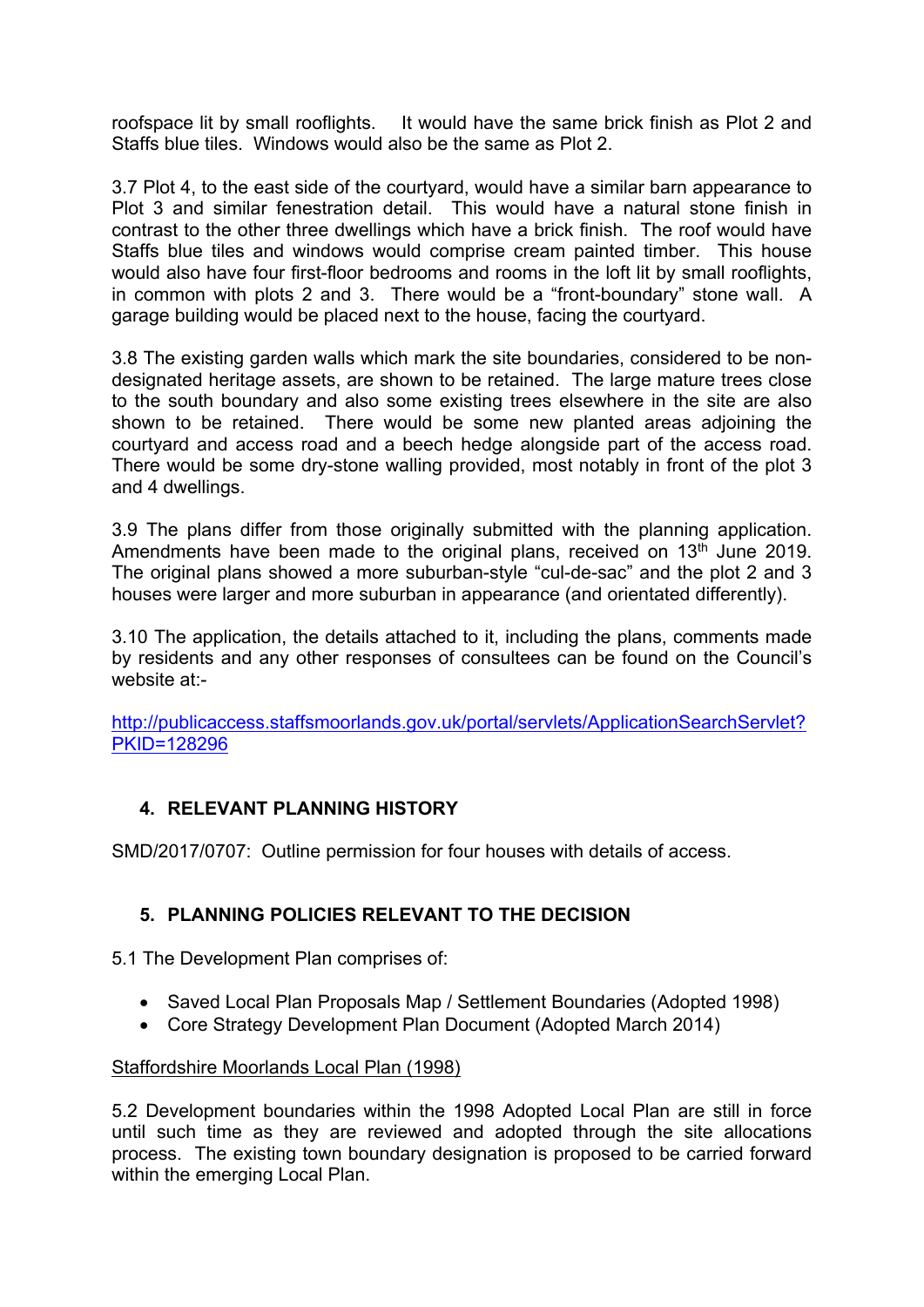## Adopted Staffordshire Moorlands Core Strategy DPD (26<sup>th</sup> March 2014)

5.3 The following Core Strategy policies are relevant to the application:-

- **SS1 Development Principles**
- **SS1a Presumption in Favour of Sustainable Development**
- **SS6c Other Rural Areas Area Strategy**
- **SS7** Churnet Valley Area Strategy
- SD1 Sustainable Use of Resources
- H1 New Housing Development
- **DC1 Design Considerations**
- DC2 The Historic Environment
- DC3 Landscape and Settlement Setting
- R2 Rural Housing
- NE1 Biodiversity and Geological Resources
- T1 Development and Sustainable Transport

#### 5.4 Emerging Local Plan

Emerging Staffordshire Moorlands Local Plan

#### National Policy Guidance

Paragraph 48 of the newly adopted NPPF states that:

*"…decision-takers may also give weight to relevant policies in emerging plans according to:*

- *the stage of preparation of the emerging plan (the more advanced the preparation, the greater the weight that may be given);*
- *the extent to which there are unresolved objections to relevant policies (the less significant the unresolved objections, the greater the weight that may be given); and*
- *the degree of consistency of the relevant policies in the emerging plan to the policies in this Framework (the closer the policies in the emerging plan to the policies in the Framework, the greater the weight that may be given).*

#### Local Plan process

The Council agreed to publish the Local Plan Submission Version for representations in February 2018. At this point, the Council agreed that the Local Plan was "sound". Formal representations were then invited from residents, businesses and other stakeholders to provide them with the opportunity to support or challenge the soundness or legal compliance of the Local Plan. This stage in the process followed three previous public consultations since 2015 which had informed the preparation of the Local Plan alongside a comprehensive evidence base.

In June 2018, the Council subsequently agreed to submit the Local Plan Submission Version to the Secretary of State for examination. An examination in public is ongoing in order to determine whether the Local Plan is sound and legally compliant.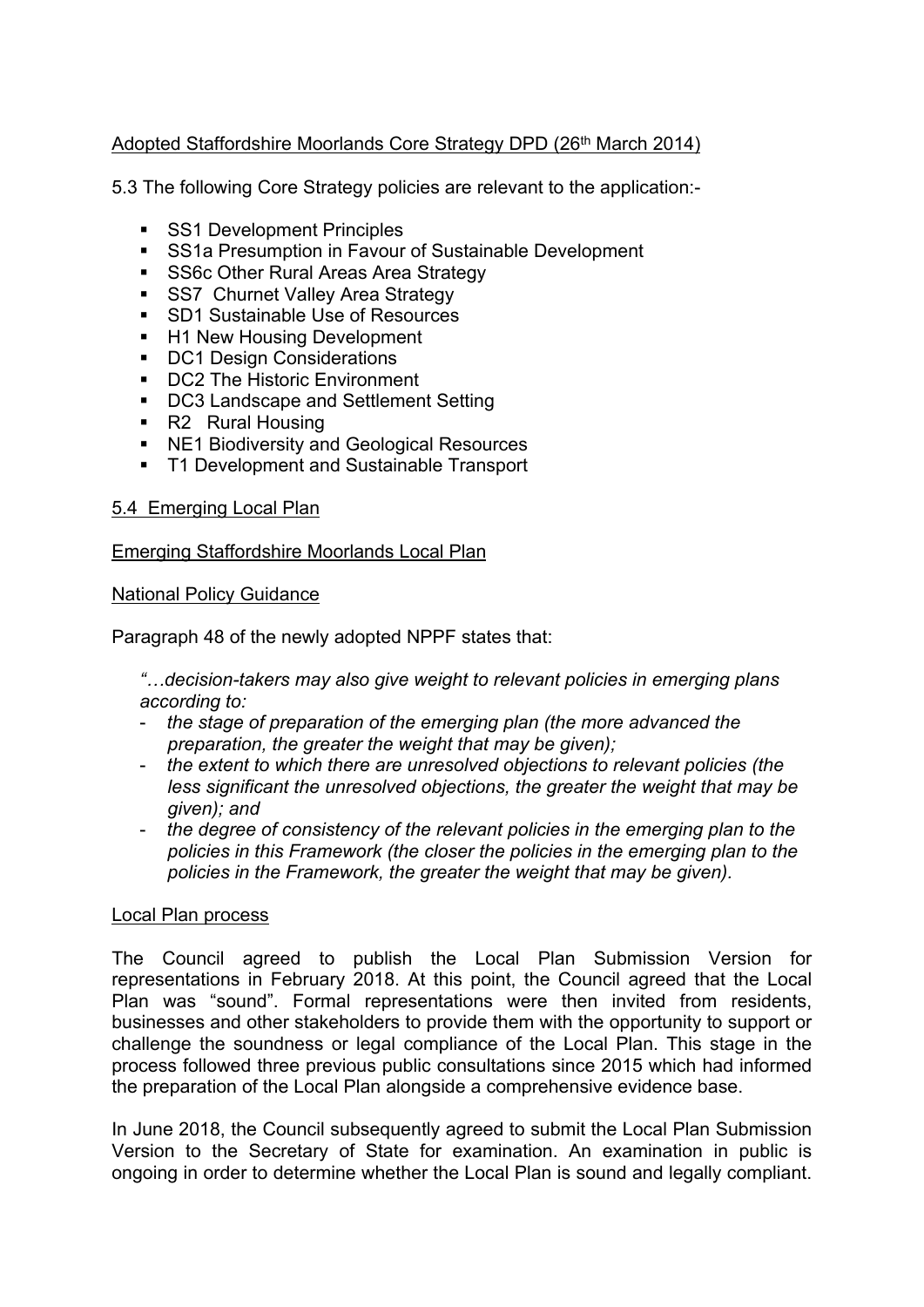Hearing sessions were conducted in October 2018 and the Inspector issued his initial post-hearing advice in January 2019 which set out some actions for the Council and a range of modifications that would be necessary to make the plan sound. The full schedule of modifications is to be determined and will be subject to consultation in due course. The Inspector will then be in position to write his final report. Subject to the findings of the appointed Inspector, the Local Plan can then be adopted by the Council. This will be towards the end of 2019 at the earliest. Upon adoption, the Local Plan will supersede the adopted Core Strategy and become part of the statutory development plan for the District.

In this context, the Council's position on the weight to be given to the policies contained in the Local Plan Submission Version in terms of the three criteria set out in Paragraph 48 of the NPPF is as follows:

- The stage of preparation the Local Plan is now at an advanced stage of preparation as the Council has submitted it to the SoS for examination
- The extent to which there are unresolved objections to relevant policies this varies depending on the policy in question. The Officer Comments section of this report identifies the level of outstanding objections to each policy and recommends the amount of weight to be given to them at this stage in the process
- The degree of consistency of policies with the NPPF given that the Council has submitted a Local Plan that it considers to be sound, all policies are deemed to be consistent with the NPPF.

## *Emerging Policies*

The following policies (including their weighting) are considered to be relevant to this application:

- **SS1** Development Principles (Moderate)
- SS1 a Presumption in Favour of Sustainable Development (Significant)
- SS 10 Other Rural Areas Strategy (Limited)
- **SS11 Churnet Valley Strategy (Limited)**
- **SD 1** Sustainable Use of Resources (Limited)
- H 1 New Housing Development (Limited)
- DC 1 Design Considerations (Moderate)
- DC2 The Historic Environment (Significant)
- DC 3 Landscape and Settlement Setting (Significant)
- **NE 1** Biodiversity and Geological Resources (Moderate)
- **T1** Development and Sustainable Transport (Moderate)

## Supplementary Planning Document

Staffordshire Moorlands Design Guide (Feb 2018)

## Supplementary Planning Guidance

Space about Dwellings (1996)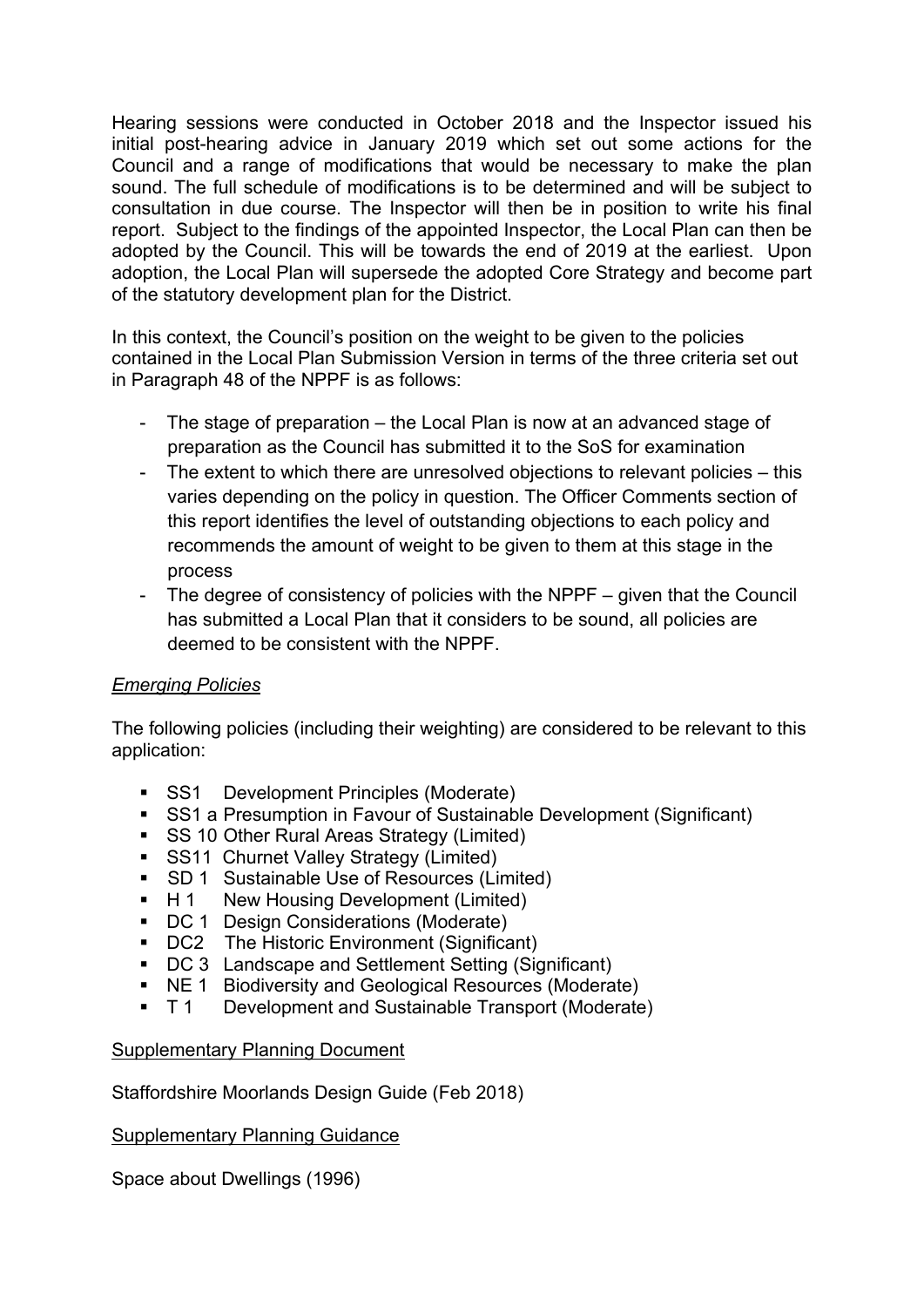National Planning Policy Framework (NPPF) revised. Section 5 'Delivering a Sufficient Supply of Homes' Section 12 'Achieving Well Designed Places'

National Planning Policy Guidance

## **6. CONSULTATIONS CARRIED OUT**

| Site notice published | Expiry date for comments: 26.3.19                                       |
|-----------------------|-------------------------------------------------------------------------|
|                       | <b>Neighbour Notification</b> $\vert$ Expiry date for comments: 26.3.19 |

6.1 No representations or letters from local residents have been received.

Leek Town Council

6.2 "Not unneighbourly"

Local Highways Authority

6.3 No objection

#### SMDC Conservation Officer

6.4 Comments in response to the original plans: *The proposed scheme is an eclectic mix of buildings which are both too large for the site, designs which fail to relate to their context and do not relate to each other. The designs are far too grandiose and should be based around more simple estate-worker's cottages or modest agricultural buildings (or a mix of the two). A courtyard form which mirrors the kitchen garden walls would draw on the character of the space.*

SMDC Trees/Landscaping Officer

6.5 Comments awaited.

#### SMDC Waste Collection Services

6.6 The refuse vehicles will not drive over block paving and granite setts. The bins will need to be brought down to the point where the road is tarmac.

## **7. OFFICER COMMENT AND PLANNING BALANCE**

**Planning Policy**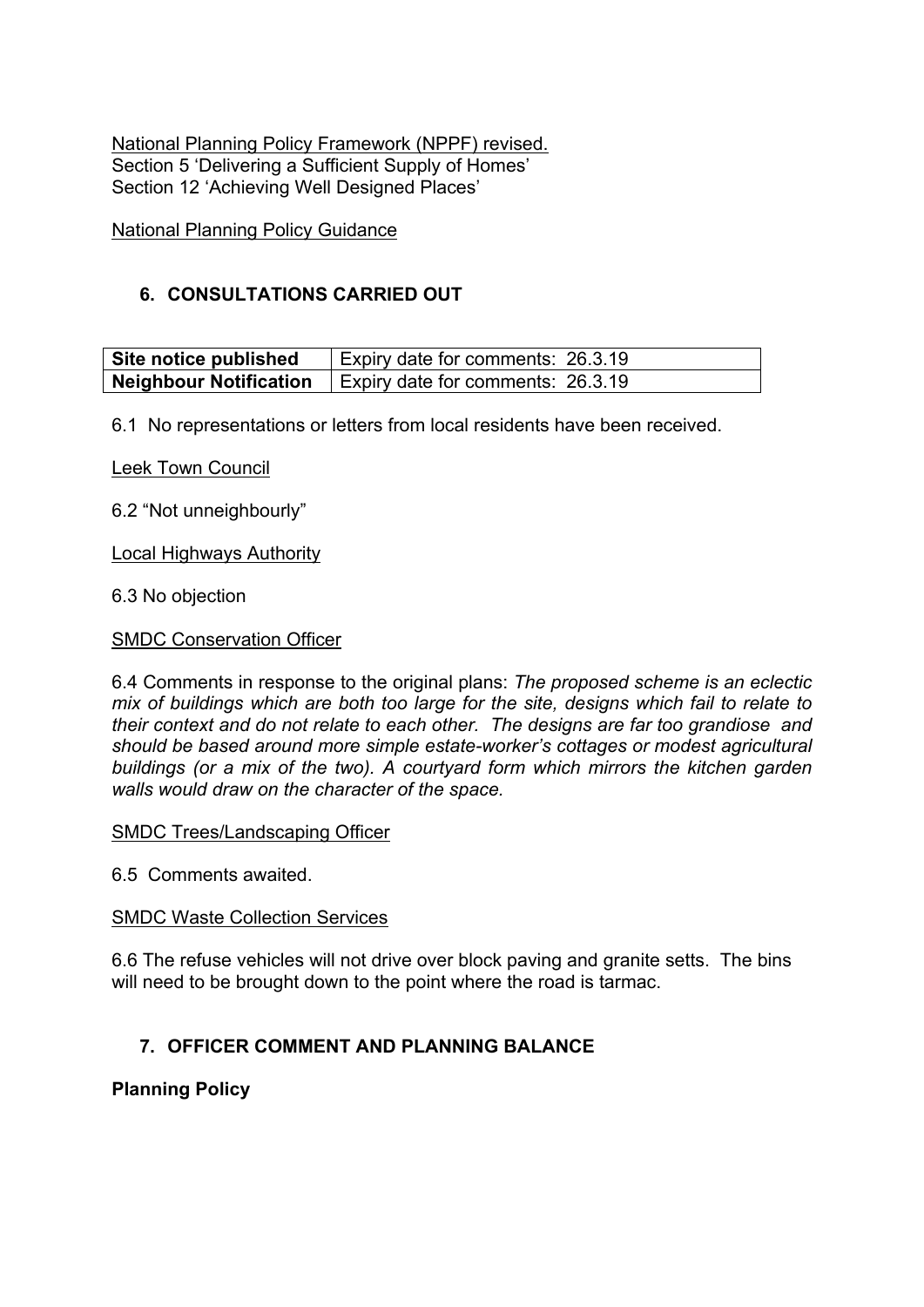7.1 The determination of a planning application should be made pursuant to section 38(6) of the Planning and Compulsory Purchase Act 2004, which is to be read in conjunction with section 70(2) of the Town and Country Planning Act 1990.

7.2 Section 38(6) requires the Local Planning Authority to determine planning applications in accordance with the development plan, unless there are material considerations which 'indicate otherwise'. Section 70(2) provides that in determining applications the Local planning authority "shall have regard to the provisions of the Development Plan, so far as material to the application and to any other material considerations. The Development Plan currently consists of the Staffordshire Moorlands Core Strategy".

7.3 The revised National Planning Policy Framework (NPPF) was issued on the 24th July 2018 (and slightly altered in February 2019). The NPPF is considered to be a mandatory material consideration in decision making. The applicable contents of the revised NPPF will be referenced within the relevant sections of the officer report as detailed below.

7.4 Once again achieving sustainable development sits at the heart of the NPPF as referred to within paragraphs 10 and 11. As before, achieving sustainable development requires the consideration of three overarching and mutually dependant objectives being: economic, social and environmental matters where they are to be applied to local circumstances of character, need and opportunity as follows:

- *a) an economic objective – to help build a strong, responsive and competitive economy, by ensuring that sufficient land of the right types is available in the right places and at the right time to support growth, innovation and improved productivity; and by identifying and coordinating the provision of infrastructure;*
- *b) a social objective – to support strong, vibrant and healthy communities, by ensuring that a sufficient number and range of homes can be provided to meet the needs of the present and future generations; and by fostering a well designed and safe built environment, with accessible services and open spaces that reflect current and future needs and support communities' health, social and cultural well being; and,*
- *c) an environmental objective – to contribute to protecting and enhancing our natural, built and historic environment; including making the effective use of land, helping to improve biodiversity, using natural resources prudently, minimising waste and pollution, and mitigating and adapting to climate change, including moving to a low carbon economy.*

7.5 Core Strategy policy S1a establishes a presumption in favour of sustainable development as contained within the NPPF. Paragraph 11 of the NPPF requires decision makers to apply a presumption in favour of sustainable development. For decision makers this means that when considering development proposals which accord with the development plan they should be approved without delay; or where the development plan is absent, silent or relevant policies are out of date, grant planning permission unless:-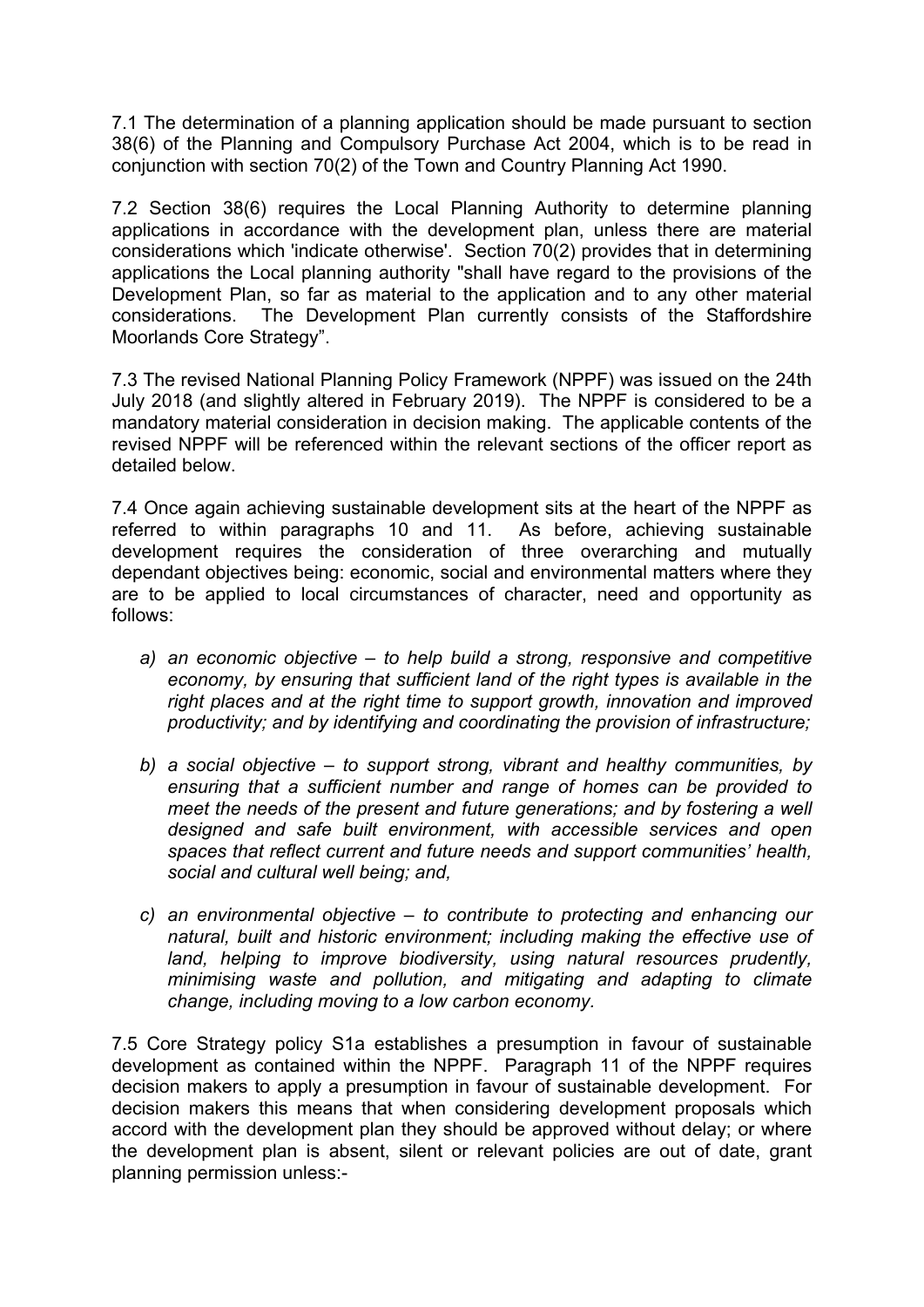*i) the application of policies in this Framework that protect areas or assets of particular importance provides a clear reason for refusing the development proposed; or*

*ii) any adverse impacts of doing so would significantly and demonstrably outweigh the benefits, when assessed against the policies in this Framework taken as a whole.* (Para 11 NPPF).

7.6 A list of key policies, guidance and other material considerations is provided above (section 5).

### **Principle of Development**

7.7 The principle of building four houses on the site was approved at the outline planning stage. Outline approval was granted in February 2018 and this current application seeks only approval for the particular designs of the dwellings together with the scale and layout of development and the landscaping of the site.

#### **The impact on the character and appearance of the area**

7.8 The original plans submitted with the application were for a development considered to be too large for the site and too suburban in character in relation to the rural location of the site and the traditional nature of development on the Highfield estate. Each house had an individual design. The designs for Plot 1 and Plot 4 have been largely retained as they are considered to reflect the general form and some of the features of two nearby more traditional buildings, such as the Highfield House coach house/stables and the estate cottage. Photographic evidence has been provided by the applicant to demonstrate this. The Plot 2 and 3 dwellings have been changed to reflect more traditional rural and vernacular designs in Staffordshire Moorlands. The Plot 2 house has the form of a typical gable-sided Victorian farmhouse and the Plot 3 house not appears similar to the barn-style form of Plot 4 and avoids each house appearing too individual and more consistent with country manor or large farmstead forms found in the rural areas of the District. The standard cul-de-sac arrangement has been replaced by a courtyard and this is more in keeping with the rural area in which the site sits.

7.9 It is considered that as amended the designs now relate to their context and each other and represent a coherent design concept. Whilst one dwelling remains grandiose, it is considered that this would not be out of place in this location on a former country estate where a large "home farm" or "dower house" would often be found. The other dwellings are now much simpler and typical of farm workers and agricultural buildings. A courtyard form which mirrors the kitchen garden walls has also now been provided. Accordingly it is considered that the Conservation Officer's initial concerns have been addressed.

7.10 The site is a walled garden and the existing walls are considered to be nondesignated heritage assets. These would be retained and conditions attached to the outline permission look to protect and restore them. The stone walls would also be retained via the outline conditions.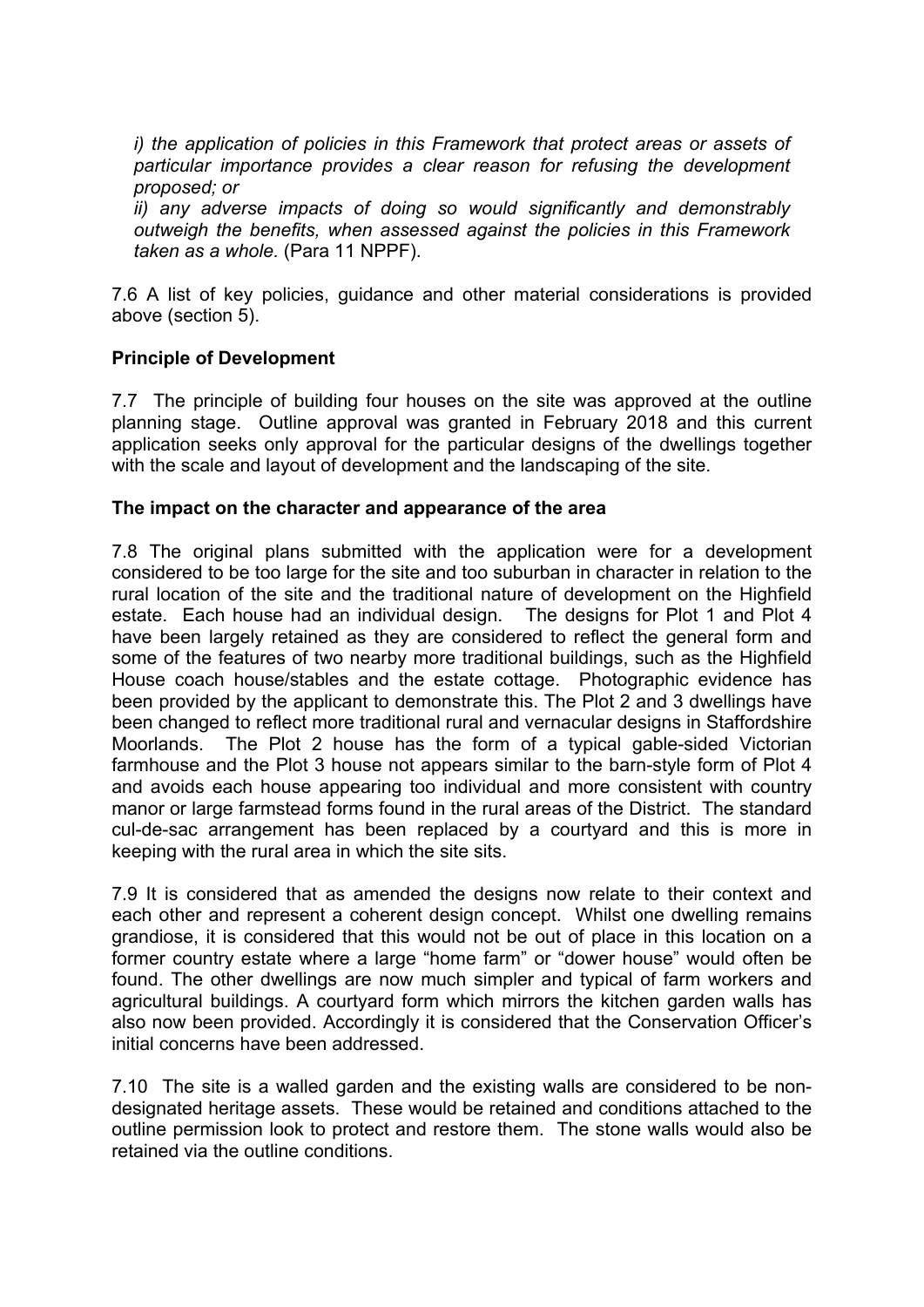7.11 None of the dwellings would be placed close to the crown spreads of the large trees, protected by a Tree Preservation Order. The proposed hard-surfaced access road would pass close to trees. The comments of the Tree Officer are awaited and will be reported at the Committee meeting.

### **The impact on the residential amenities of the area**

7.12 Each of the houses has been placed with sufficient separation distances due to the positioning of garage buildings or parking areas between each plot and would receive adequate light provision. The houses are orientated to avoid any direct overlooking between the primary windows of each house and none of the proposed rear gardens, due to the orientation of plots and the positional relationship between each house, would be significantly overlooked. There are no flank walls that would be within 14 metres directly in front of any primary windows in accordance with the Council's Space About Dwellings guidance (SPG).

7.13 Although some of the garden lengths do not accord with the SPG guidance, the garden areas are still generous and all far exceed the minimum surface area standards if not the length standards.

7.14 There would be no direct overlooking between the windows of the proposed houses and the windows of the nearest existing dwellings, Highfield House and Home Farm Cottage. The garden areas of these dwellings are also well screened by the presence of walls in excess of 2.0 metres in height to adequately restrict overlooking.

#### **Other Matters**

7.15 In view of the waste services comments, there is sufficient space for a hardsurfaced bin collection area and turning area for refuse vehicles between the access road and the block paved courtyard which would not interfere with the large trees at the entrance to the development. A condition can be added requiring details of this to be submitted and approved by the Council and implemented before the development is brought into use.

## **Planning Balance**

7.16 Overall and on balance, it is considered that a high quality design has been achieved at the reserved matters stage via amendments with respect to matters of layout, appearance, scale and landscaping. The scheme would not harm the visual or residential amenities of the area, including the living conditions of both the proposed occupants of the houses and the existing residents of nearby dwellings. The scheme would therefore comply with Core Strategy Policy DC1 'Design Considerations' and with the objectives of the NPPF including Section 12 'Achieving Well Designed Places'.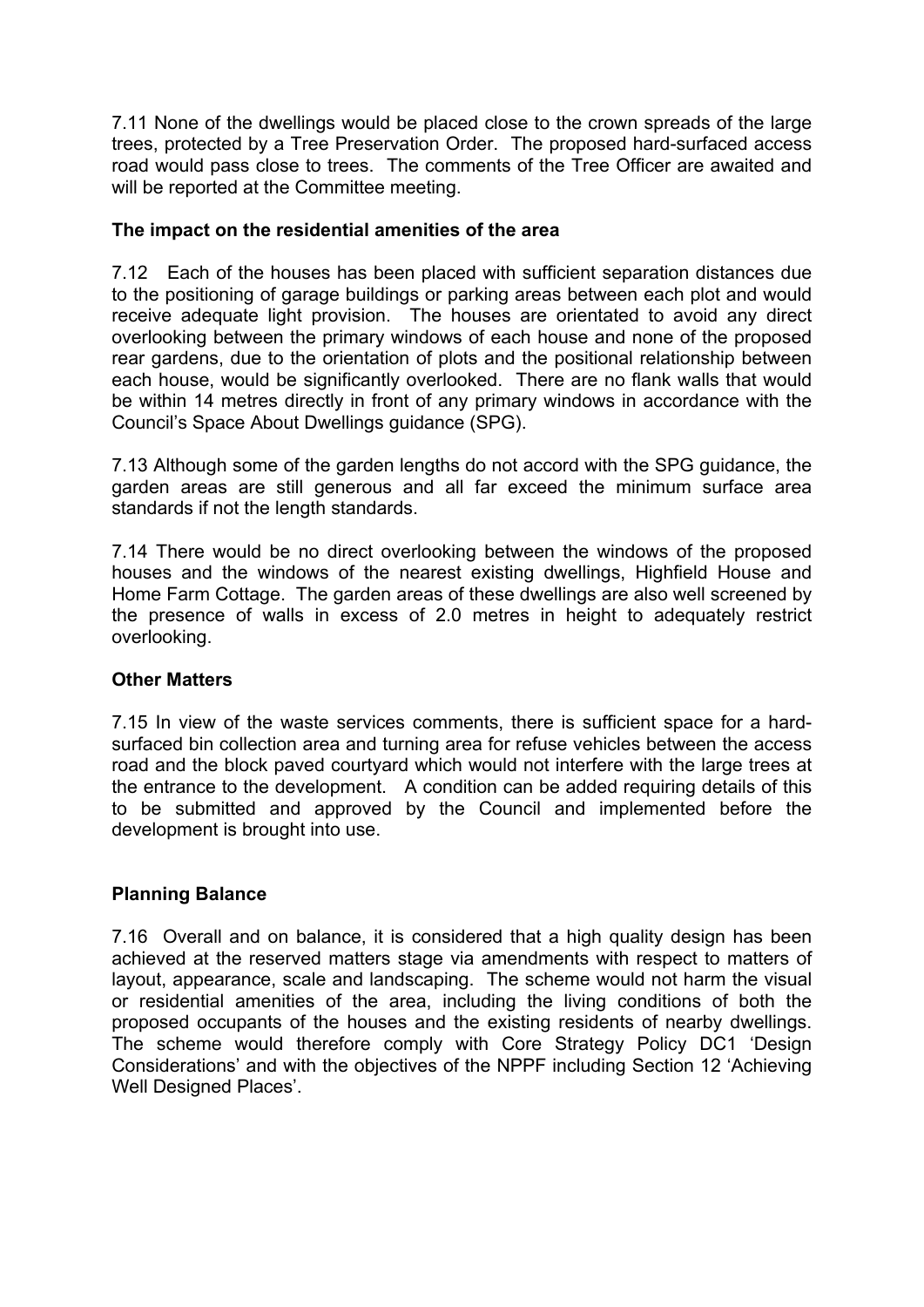#### **8. RECOMMENDATION**

**A. That subject to the comments of the Council's Trees and Landscaping Officer, the submitted details of Layout, Scale, Appearance and Landscaping be APPROVED subject to the following conditions:-**

**1. The development hereby permitted shall be carried out in exact accordance with the following amended plans:**

**1482 04 20 received on 13.6.19 21 received on 13.6.19 22 received on 13.6.19 23 received on 13.6.19 24 received on 13.6.19 25 received on 13.6.19**

**Reason:- For the avoidance of doubt and in the interests of proper planning.**

**2. Before the development is first brought into use, a bin collection area and hard-surfaced refuse vehicle turning area shall be provided in accordance with details to be submitted to and approved by the Local Planning Authority and the collection and Reason:-**

**In the interests of the character and appearance of the area.**

**3. Any conditions recommended by the Trees and Landscaping Officer.**

**B In the event of any changes being needed to the wording of the Committee's decision (such as to delete, vary or add conditions/informatives/planning obligations or reasons for approval/refusal) prior to the decision being issued, the Head of Development Services has delegated authority to do so in consultation with the Chairman of the Planning Applications Committee, provided that the changes do not exceed the substantive nature of the Committee's decision**